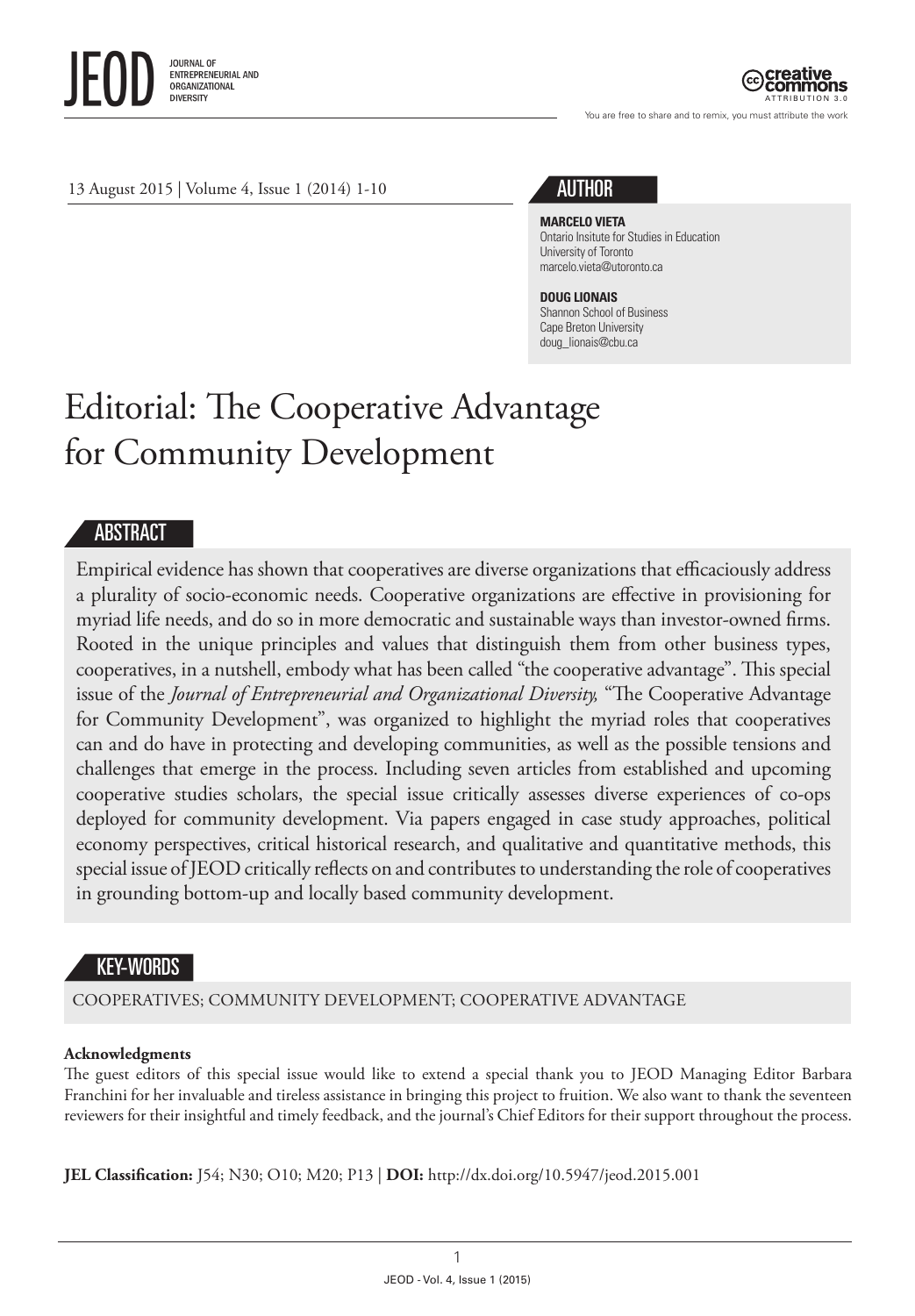The 2008 financial crisis and the austerity politics that have followed have depleted communities around the world, creating the need for alternative community development initiatives to counter uneven outcomes in the market. In many national and regional contexts, cooperatives<sup>1</sup> are seen as important organizational tools for responding to social and economic failures and for assisting in the development and revival of local communities. This is because, as Majee and Hoyt (2011: 50) astutely observe, "cooperatives bring people together to meet a shared need through operation of a democratically controlled business… and build capital in communities where they are located".

This special issue of the *Journal of Entrepreneurial and Organizational Diversity* that we have entitled "The Cooperative Advantage for Community Development" was organized to highlight the roles that cooperatives can and do have in protecting and developing communities. We can identify numerous historical successes of cooperatives playing a role in community development. The Mondragon group of cooperatives in Spain had a crucial role in resuscitating the Basque economy post World War II. The cooperative system in Trentino, Italy has grounded and guided much of the coordination of that autonomous province's economy for over 100 years, being a central social and economic force in taking it from an impoverished region in the first years of the 20th century to one of the most affluent Italian provinces today (Salvatori, 2011). With over 20,000 co-ops throughout its economy today, Kerala, India also has a history of cooperatives underpinning its development, especially rooted in a state-and-local model emerging post-independence and focused on credit, housing, weaving, the agricultural and fishing sectors, and alleviating poverty (Planning Commission of India, 2008). More recently the Evergreen Cooperatives in Cleveland, Ohio have taken an integrated cooperative approach to community development in response to rampant deindustrialization. The Cleveland model connects worker cooperatives to anchor institutions within the community and its already existing human capacities to create a mutually supportive network (Alperovitz, 2013). These successes highlight the possibility of cooperatives in grounding and proliferating alternative forms of community development, all embedded in some vision of social and economic justice.

In times of crisis, in particular, cooperatives can stabilize community economies. This countercyclical tendency has been observed in the most recent global economic crisis as cooperative systems have been seen to be much more stable business models (Birchall and Hammond Ketilson, 2009; CECOP-CICOPA Europe, 2011; Sanchez Bajo and Roelants, 2011; Zevi et al., 2011). Mondragon, as one example, has maintained employment levels despite the severity of the crisis in the rest of Spain (Webb and Cheney, 2014). Cooperative banks have also demonstrated this tendency (Ferri, Kalmi and Kerola, 2014; Goglio and Alexopoulos, 2014; Lemzeri, 2014). And worker buyouts of failing conventional firms that sees employees converting them into worker cooperatives have saved

<sup>1</sup> The articles in this special issue use the term "cooperative", but refer to "co-operatives" where the latter form is found in quotations and organizational titles. The short form "co-op" is used to differentiate it from the pre-existing word "coop".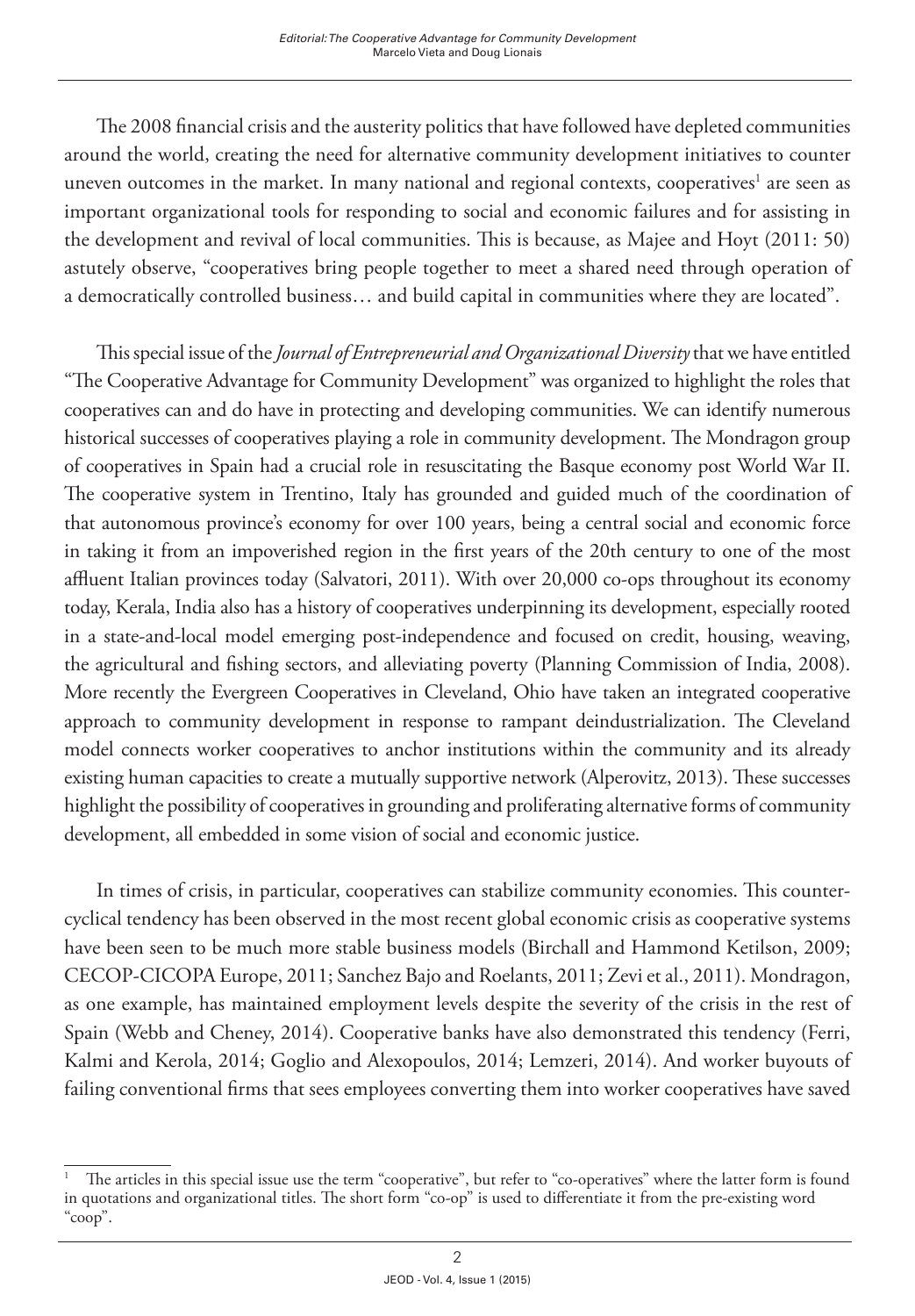not only jobs and business entities but also entire communities from further decline (Jensen, 2011; Vieta, 2015; Vieta, Depedri and Carrano, 2015). Cooperatives, therefore, are central organizational mechanisms for a more resilient community economic system.

Cooperatives benefit communities in distress via what has been termed the "cooperative advantage" (Spear, 2000). Spear outlines the cooperative advantage as rooted in co-ops' particular ability to: (i) respond to state and market failures, (ii) engender trust, (iii) build a spirit of self-help, (iv) strengthen civil society, (v) promote key stakeholder participation by building on cooperative values, and (vi) create greater social efficiency and efficacy via positive social and economic externalities. Spear argues that cooperative values, in particular, lead to resilient and flexible organizations that can stabilize a community economy since members usually have deeper stakes in the community compared to dispersed shareholders. In the same vein, Nokovic (2006, 2008) argues that cooperatives can exhibit a concern for the community and mitigate market failures by internalizing externalities. Guided by motivations beyond just returns and profits, cooperatives may choose to maintain production in a location that is not sufficiently viable for investor-owned firms, may choose to hire "less productive" workers from marginalized populations (as with Italy's social cooperatives), and may choose to purchase locally produced inputs despite cheaper imports (Nokovic, 2006, 2008). Cooperatives are effective tools for community development because they can, and often do, make community interest a priority over short-term financial gain. Operating as place-based businesses (Lionais and Johnstone, 2009), they do so by choosing to locate their business functions in particular places for social rather than (purely) financial reasons.

Cooperatives on their own, however, are not a panacea for depleted communities. As well as cooperative success, there are examples of cooperative degeneration and failure. The Antigonish movement that flourished in the 1930s in Eastern Canada, for instance, faltered by the 1950s due to an over-reliance on technical and managerial perspectives and not enough on the "broader picture"; in the end, the Antigonish movement lost sight of the distinctiveness of the cooperative *movement* although they did adhere to the mechanics of a cooperative *structure* (Dodaro and Pluta, 2012). The long-understood tendency of worker cooperative degeneration once they take on too much hired-labour is another, although contested, example of potential cooperative degeneration (Webb and Webb, 1920; Ben-Ner, 1984; Rosner, 1985; Dow, 2003). And throughout the US hinterland, Canada's Prairie provinces, and Argentina's agricultural sector, some producer and energy cooperatives, the backbone of rural economic development and local solidarity amongst farmers and small towns in these three countries, have lost many of their initial cooperative values and given in to bureaucratic centralization, market interests, and even demutualization (Craig, 1993; Fernández Besada, 2002; Battilani and Schröter, 2011; Fulton et al., 2015).

However, the possibility of cooperative degeneration must be considered in context. Cooperatives are more than just a legal structure. Indeed, Nokovic (2008) has stressed that it is the cooperative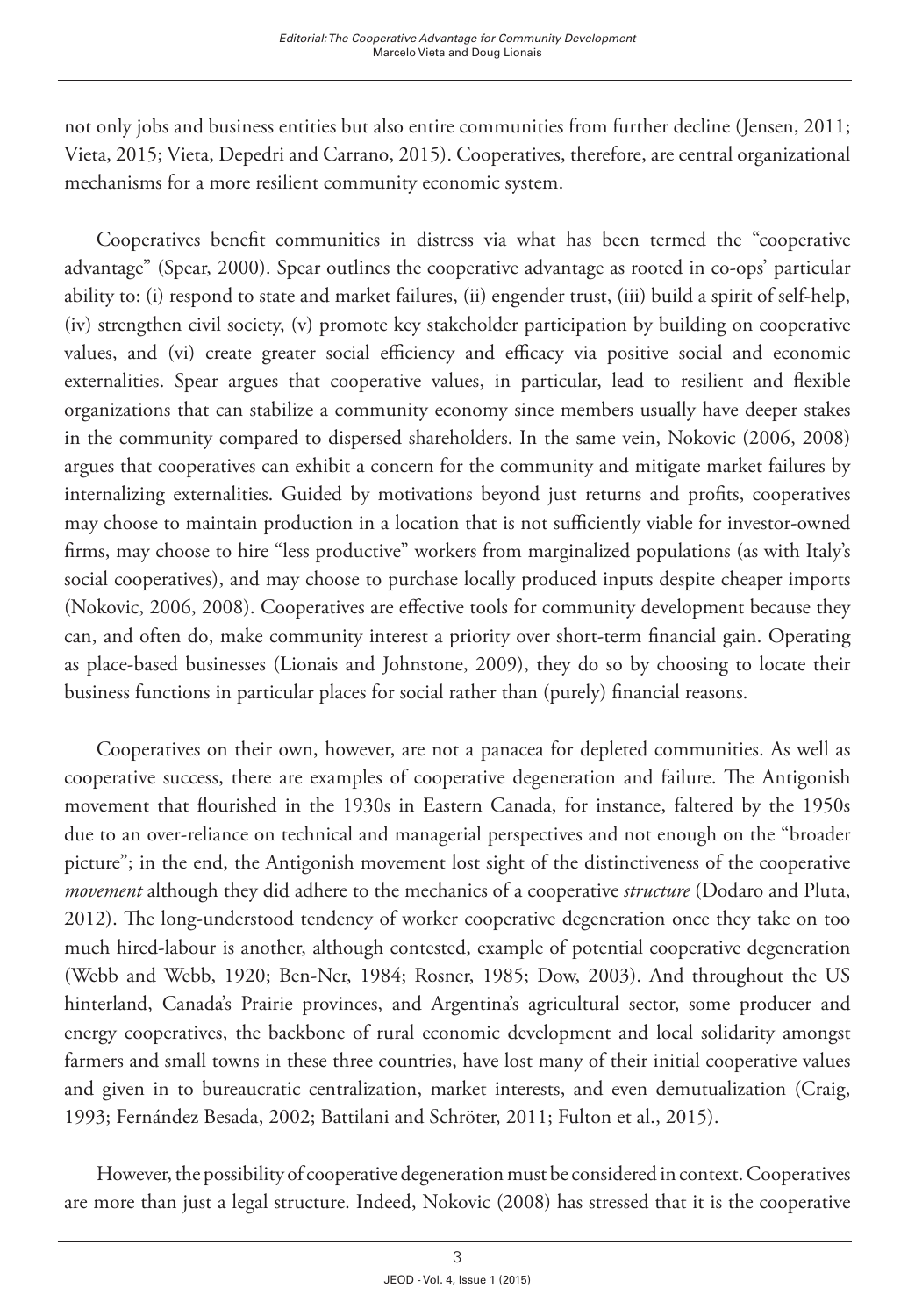principles rather than the ownership model that is key in understanding cooperatives. In order to have a broader community impact, then, cooperatives must be engaged in something larger than the internal functioning of the organization. On the other hand, the cooperative form *is* an organizational tool, too. But in order for that tool to have a social purpose it must be attached to a wider social vision or movement (Spear, 2010). The potential to unlock cooperatives' transformational impacts on communities necessitates that they be grounded in broader issues of socio-economic justice and alternative visions of socio-economic organization. Many of the most successful and long-lasting cooperatives, for instance the Basque's Mondragon, the cooperative banks of Trentino, Quebec's Desjardins *caisse populaire*, Kerala's agricultural and weavers' co-ops, and Argentina's Hogar Obrero, have had long-lasting and positive impacts on local communities specifically because they have been rooted in broader visions of social justice and community development.

What we would like to underscore is that "community" itself is a key cooperative principle, not only in terms of community development, but also in the broader perspective on cooperatives as presenting an alternative socio-economic reality. As MacPherson (2012) has argued, "concern for community" has historically been an important and central aspect of cooperativism, and was rightly—and finally—entrenched as the seventh cooperative principle in 1995. Indeed, since cooperatives first appeared as formal organizations in the mid 1800s, community has animated much of the most progressive moments in the cooperative movement.

In the context of this special issue, we argue that community development is not simply one possible objective to which the cooperative tool can be applied, but rather it is a defining objective and strength of the cooperative movement. Co-ops become effective tools for community development when they are linked to a broader social and political imagination of alternative development in conjunction with adequate policies and support mechanisms. This is a point particularly stressed by Sonja Nokovic and Tea Golja in this issue.

Community purpose as a key principle of cooperativism, however, exists in relation to other cooperative principles. The paper by Alicia Lake and Catherine Leviten-Reid illustrates how community purpose can come into tension with other cooperative principles and even with different scalar understandings of community. Their paper explores how the desire of local consumer cooperatives in Cape Breton, Canada to source locally produced agricultural products is placing local consumer cooperative stores in tension with the federated network from which they receive the bulk of their supply. They report significant potential for cooperative stores to link up with new movements of local food production. This, however, represents a shift away from the traditional function of supplying conventional foodstuffs in the context of market failure. This new goal for local cooperatives, moreover, creates tensions with larger federated distribution networks that, on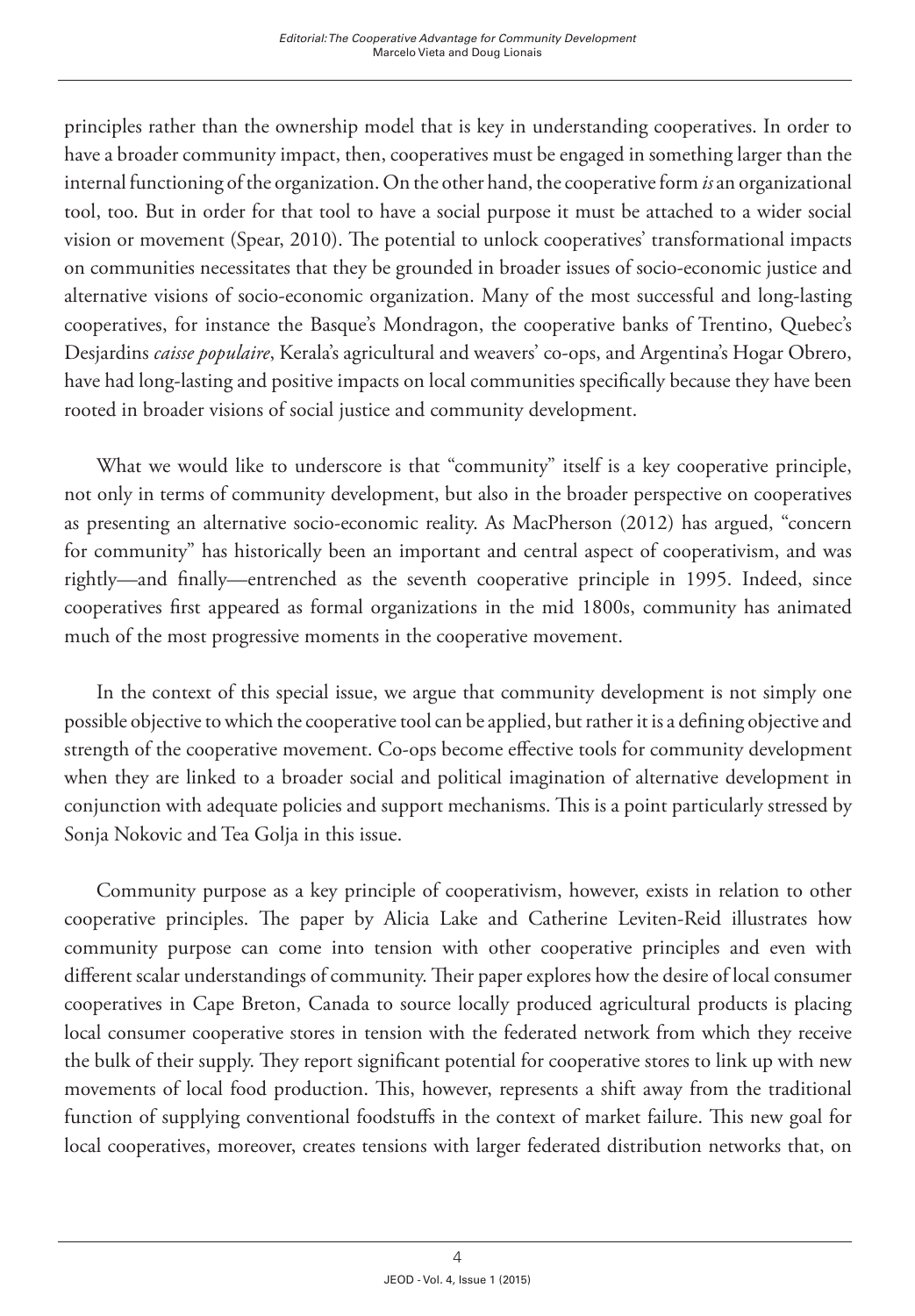one hand, wish to support local producers but, on the other hand, lose business when they  $do^2$ .

Another example of the tensions between the community principle and the other cooperative principles in practice comes to the fore in Marika Morris's paper. Morris reports on a six-year study of a housing cooperative in Ottawa, Canada where she shows how the co-op was able to build a sense of community for most of its members. However, she also concludes that community building is difficult, tensions exist between diverse groups within the co-op, and that policies set up to support housing co-ops in Canada often hinder their actual community development potential and can even run against the co-op principles. There are thus limits, Morris underscores, to the functional ability of the co-op to support members most in need. Hence, her paper suggests, cooperatives can only take care of certain social ills and marginalization accentuated by capitalistic economic systems. In short, while cooperatives can play a role in community development, we can question whether a strict focus on an economic organizational form (whether cooperative or conventional) is the best way to conceptualize building the capacity of those most marginalized individuals. Implicitly, Morris suggests that co-ops, while ideally situated for such capacity-building assistance, must also be complemented by adequate policies and educational opportunities.

Jorge Sousa's paper also examines the role of community development in a housing cooperative this time in Toronto, Canada—but puts the focus on community ownership and control. Sousa argues that the Atkinson Housing Co-operative, a complex of 410 residential units covering several apartment buildings and townhouses that was converted from public to co-op housing (Canada's first such conversion), demonstrates community control as a manifestation of the cooperative advantage. The cooperative form was, here, used as an explicit and purposeful tool for community development. However, the experience showed that just as much as the cooperative form could be used as a tool for community development, the successful conversion to the cooperative form required antecedent community development and social justice impetus. In the case of the Atkinson Housing Co-op, community development, in the form of education, capacity building and community policing was required in order to establish the cooperative and allow it to thrive.

Andrés Ruggeri and Marcelo Vieta's paper also presents cooperatives as the transitional outcomes of a wider transformational process. Here cooperatives were selected—both pragmatically and purposefully by the worker-protagonists of the *empresas recuperadas por sus trabajadores* (ERTs) of Argentina—as the organizational form best suited to the movement of worker-led factory and business recuperations in the context of a crisis and post-crisis Argentina. Ruggeri and Vieta argue that there have been three different waves, or "eras", of recuperated enterprises in Argentina: crisis, post-crisis and contemporary ERTs. Here again we see the cooperative form being used as part

<sup>2</sup> It should be noted that the regional co-op federation that was supplying the local cooperative stores sold its grocery division to a large private sector firm during the editing process of this special issue. The local cooperative stores may now be facing entirely new pressures with respect to local sourcing in Cape Breton as they establish contracts with a new wholesale distributor.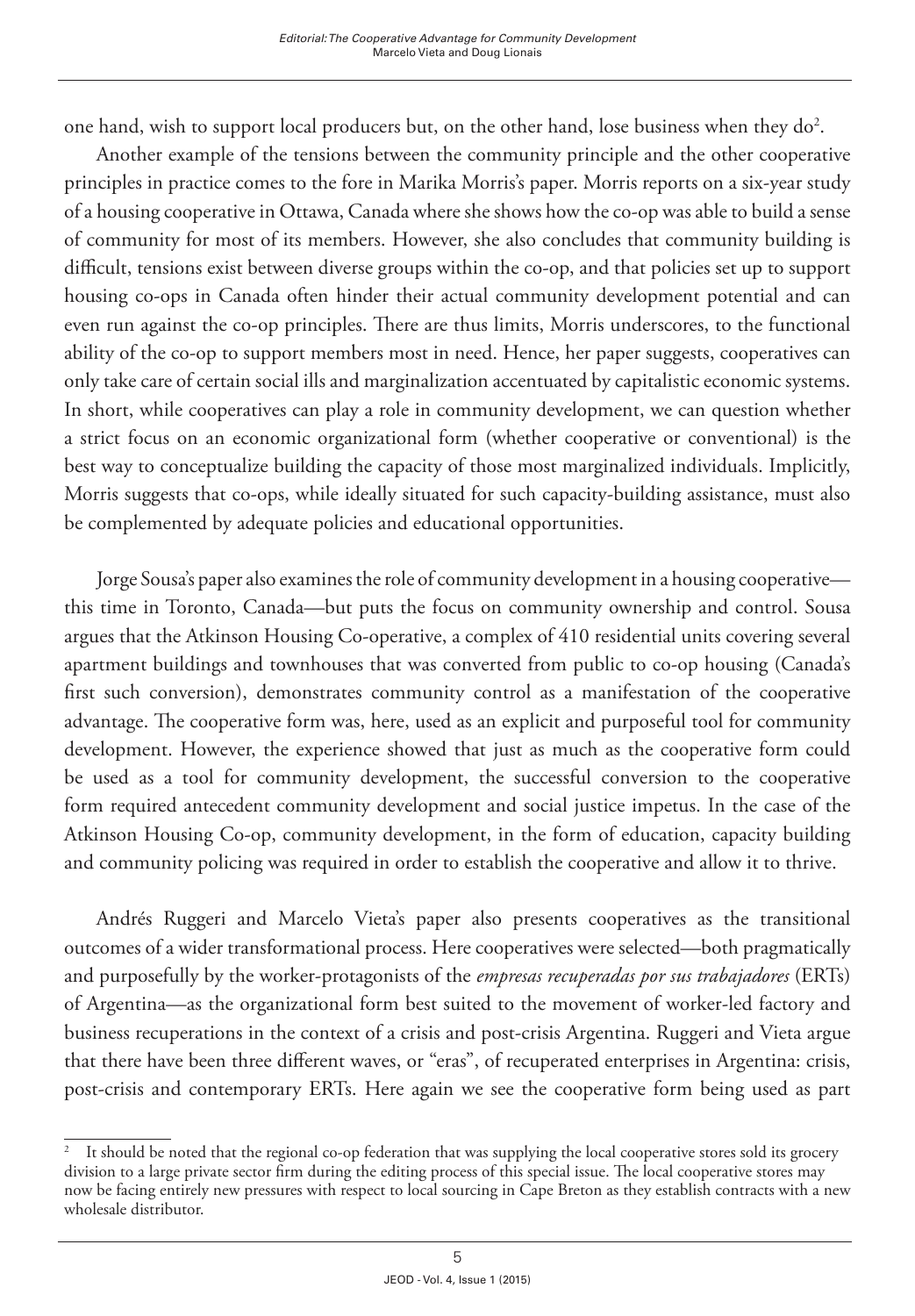of a wider social movement for radical socio-economic change—this time intimately connected to a national context of working-class history and the labour movement. Emerging at first out of the crisis of neoliberalism in Argentina during the years spanning the turn of the millennium, cooperatives were the best fit with the social and solidarity principles of the wider social movements of the time, which eventually would garner institutionalized support for ERTs in Argentinian law. One of the more interesting points that Ruggeri and Vieta raise, then, is the intersection between social movements, policy and political-economic inertia. In their paper, cooperatives were seized upon as the most appropriate form for organizing collective ownership of reclaimed and revived factories and businesses. And while the potential for the worker-ownership process seemed to win some policy support in terms of new bankruptcy laws, the evidence shows that those laws have, due to unfavourable hearings from some judges, served to hinder rather than help new business conversions to co-ops. Despite these challenges, Argentina's ERTs, they conclude, remain robust and promising examples of how cooperatives can and are being used for saving and sustaining jobs and local economies during times of macro and microeconomic crises.

In the ERT movement outlined in Ruggeri and Vieta's work and the housing co-op detailed by Sousa's paper, we explicitly see the reciprocal relationships between cooperatives and the communities in which they exist. The wider social and community purpose of cooperatives can serve to unlock this valuable asset (also see Jones and Kalmi, 2013). From the community's perspective, cooperatives can represent a mechanism to, for example, preserve needed jobs and industry within their localities, or secure affordable and dignified housing for its most vulnerable people. In the case of Ruggeri and Vieta's paper, ERTs' ability to survive the prolonged periods of legal limbo and eviction attempts by former owners and at times the state largely stems from the support and legitimacy they receive from the wider community. In Sousa's paper, residents' early cohesion and common purpose in securing dignified housing and self-determination for themselves reaches similar goals. The lesson here is that the cooperative form of enterprise, because of their community purpose and attachment to a larger, progressive, socio-economic vision, can engender more community engagement and support when compared to traditional investorowned firms. In both cases, it is the community that asserts and defends the cooperative members' moral legitimacy over the recuperated assets. A similar spirit, but with another set of tensions, can be witnessed in community-owned and cooperatively managed energy sector cooperatives.

Mümtaz Derya Tarhan's article provides a literature review of renewable energy co-operatives (RE co-ops) and their strong connections to community development. As Tarhan demonstrates, RE co-ops offer a powerful nexus between a compelling global movement in sustainable energy (perhaps the defining issue of our times) and local geographic and interest-based communities. Tarhan finds that RE co-ops have great potential for positive socio-economic impacts at the community level—keeping revenue local, generating employment and new business opportunities, and so on. They also have positive impacts with regards to the environment and lowering global carbon emissions. Further, the cooperative form allows for greater acceptance of renewable energy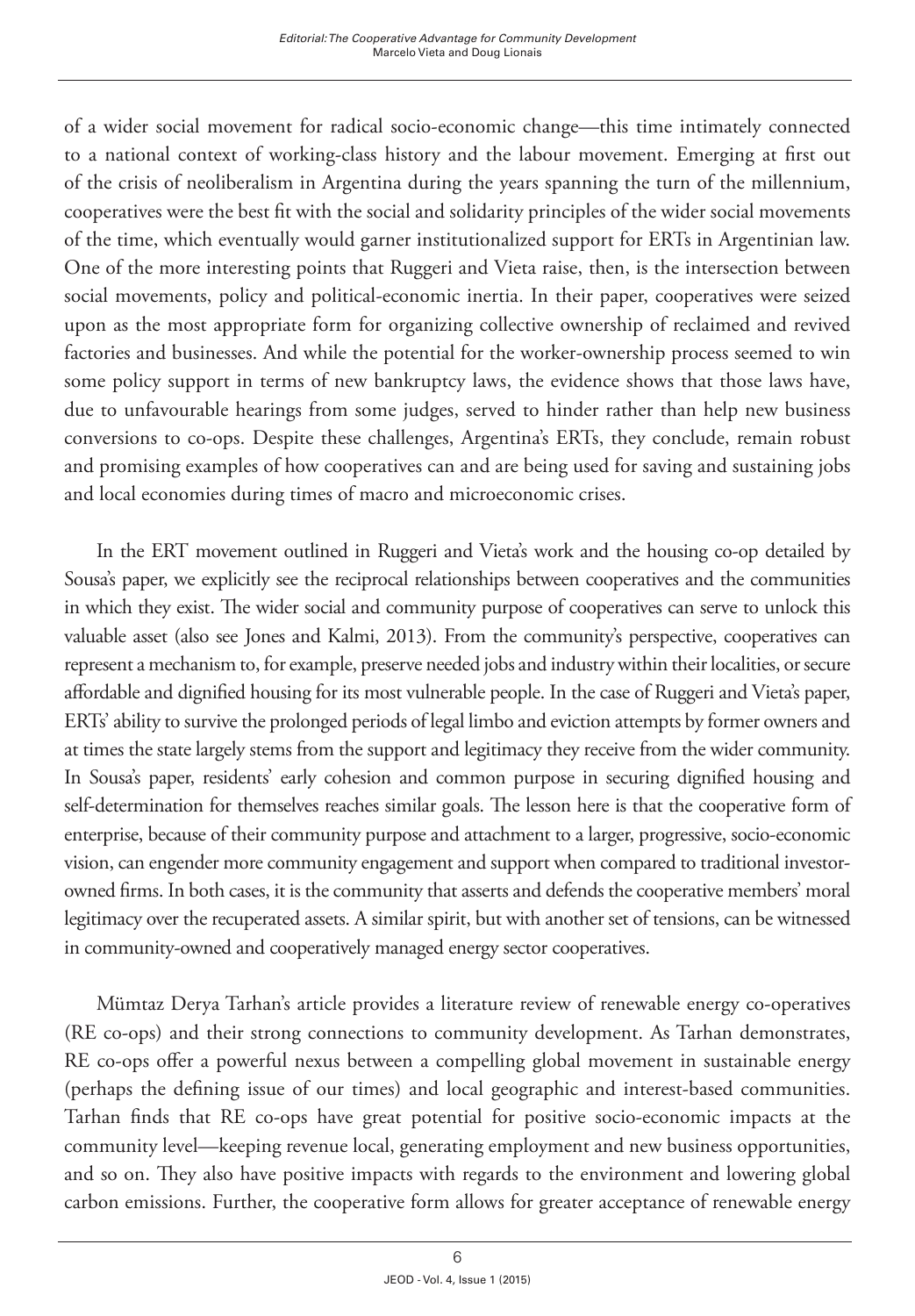installations at the local level as community ownership often dispels or reduces the not-in-mybackyard (NIMBY) phenomenon. As we see with the other articles in this issue, the process of developing RE co-ops itself can also have positive impacts in empowering communities to build local capacity. Moreover, the process of creating RE co-ops can assist in overcoming one of the main hurdles to their development—community trust via the experience of working together.

Ushnish Sengupta provides an important counterfactual—and reminder—to this special issue's theme. In the context of Canadian Indigenous communities, Sengupta argues that cooperatives were historically state-sanctioned tools of securing land for European settlers and thus also central to the project of colonization. While having also proven to be promising vehicles for the self-determination of Indigenous peoples, co-ops nevertheless continue to imbue this problematic history. Initially, cooperatives were used as tools to settle migrant populations and assert Canadian sovereignty over Indigenous people's lands. It is therefore not surprising that Canada's Indigenous communities' response to cooperatives has often been resistance. In these cases we can see how the larger socio-economic vision to which cooperatives are employed can equally serve a negative process of community destruction rather than development, particularly when imposed by powers external to the community. And while, as Sengupta shows, cooperatives have been taken up by some Indigenous communities as viable mechanisms from which to practice Indigenous entrepreneurship—rooted in quadruple bottom-line practices that include culture in the mix—they continue to be controversial tools for some of Canada's First Nations, Metis, and Inuit peoples. This is a poignant reminder that the cooperative form is (just?) a tool that, while privileging values of mutual aid, self-determination, and community, can also be deployed for other means and ends that may uphold exclusionary power hierarchies and unjust economic structures. As such, considering issues of *how* and *why* cooperatives are to be used, and by *whom*, are vitally important for adequately optimizing the cooperative advantage and their potentially positive social impacts.

Finally, Sonja Nokovic and Tea Golja's article equally acknowledges the dual potential of cooperatives as tools for progressive community development rooted in social justice issues or, equally, of the neo-liberal status quo. In other words, co-ops may also be employed within a redistributionist economic model that ultimately upholds the capitalistic framework rather than one connected to an alternative social-economic project. Might this be a possible trap for cooperatives? In the context of post-civil war Croatia, Nokovic and Golja argue that cooperatives can indeed potentially be an important component for the broader European project of an expanding social economy. They may, and do at times, also emerge as supports to neo-liberal attempts of downloading state provision to communities. For Nokovic and Golja, the key for Croatian cooperatives, in the context of the continued transitioning process of its economy from the former Yugoslavia's particular brand of socialism to a mixed-model developmental economy, is for its disparate and disjointed cooperative sector to organize and see itself as a *movement*. The success of cooperative movements in other places and conjunctures, we believe, leaves hopeful openings for an alternative path to Croatia's future development beyond the problematic offerings of neo-liberalism.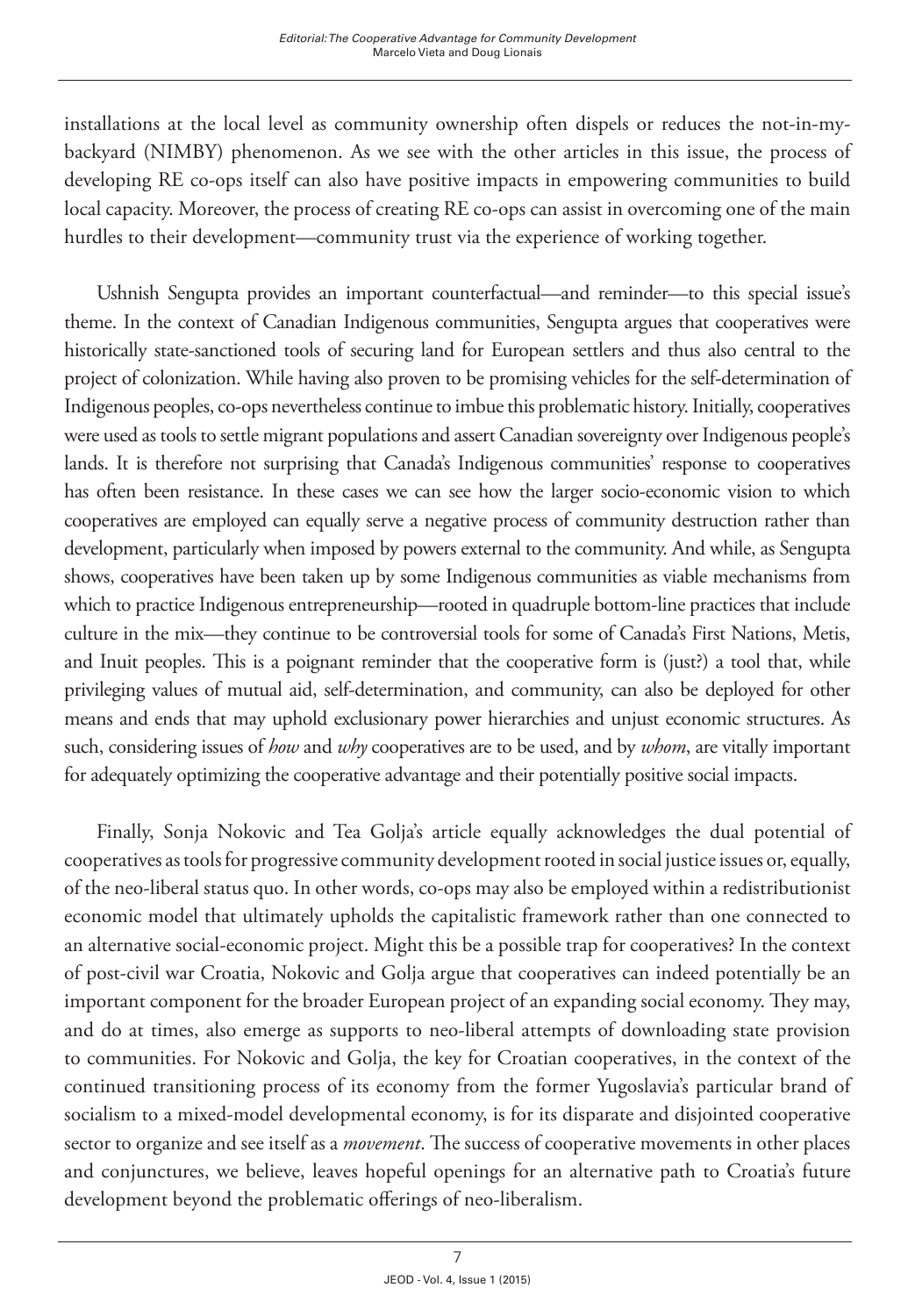Our fundamental argument in this introduction to the special issue of JEOD, "The Cooperative Advantage for Community Development", is that cooperatives are most effective when they are both connected to larger social-justice movements and when simultaneously rooted securely to local communities. Such "glocalized" (Swyngedouw, 1997) ways of thinking about (and practicing) cooperation unleashes the potential of the cooperative model. Local community impact is enhanced and improved as cooperatives connect to wider socio-economic movements for alternative economies. The papers in this edition serve as examples of how this can be achieved (Ruggeri and Vieta, Sousa, Tarhan), how there can be tensions between the local and larger socio-economic contexts and visions (Lake and Leviten-Reid, Morris) and that a potential trap for cooperatives might exist when the larger projects within which they are embedded are colonialism (Sengupta) and neo-liberalism (Nokovic and Golia). But even the last two papers of the special issue allude to the cooperative form's equal potential to move beyond these traps if rooted in local needs, practices, assets, cultural sensitivities, and supportive policies.

## **References**

- Alperovitz, G. (2013). *What Then Must We Do?: Straight Talk about the Next American Revolution*. White River Junction, Vermont: Chelsea Green Publishing.
- Battilani, P. & Schröter, H.G. (2011). Demutualization and its Problems. Università di Bologna, *Quaderni-Working Paper DSE,* No. 762. Available at: <http://www2.dse.unibo.it/wp/WP762.pdf> [Accessed: 20 April 2015].
- Ben-Ner, A. (1984). On the Stability of Cooperative Type of Organization. *Journal of Comparative Economics*, 8(3): 247- 260. DOI: [http://dx.doi.org/10.1016/0147-5967\(84\)90055-6](http://dx.doi.org/10.1016/0147-5967(84)90055-6)
- Birchall, J. & Hammond Ketilson, L. (2009). Resilience of the Cooperative Business Model in Times of Crisis. *Sustainable Enterprise Programme*. Geneva: International Labour Organization. Available at: [http://www.ilo.org/wcmsp5/](http://www.ilo.org/wcmsp5/groups/public/---ed_emp/---emp_ent/documents/publication/wcms_108416.pdf) [groups/public/---ed\\_emp/---emp\\_ent/documents/publication/wcms\\_108416.pdf](http://www.ilo.org/wcmsp5/groups/public/---ed_emp/---emp_ent/documents/publication/wcms_108416.pdf) [Accessed: 20 April 2015].
- CECOP-CICOPA Europe (2011). In Spite of Hardships, Cooperatives in Industry and Services Remain Resilient to the Crisis and its Consequences. Brussels: CECOP CICOPA Europe. Available at: [http://www.cecop.coop/IMG/](http://www.cecop.coop/IMG/pdf/REPORT_ON_CRISIS_EN.pdf) [pdf/REPORT\\_ON\\_CRISIS\\_EN.pdf](http://www.cecop.coop/IMG/pdf/REPORT_ON_CRISIS_EN.pdf) [Accessed: 8 May 2015].
- Craig, J.G. (1993). *The Nature of Co-operation*. Montréal: Black Rose Books.
- Dodaro, S. & Pluta, L. (2012). *The Big Picture: The Antigonish Movement of Eastern Nova Scotia*. Montréal and Kingston, Canada: McGill-Queen's University Press.
- Dow, G.K. (2003). *Governing the Firm: Workers' Control in Theory and Practice*. Cambridge, UK: Cambridge University Press. DOI: <http://dx.doi.org/10.1017/CBO9780511615849>
- Ferri, G., Kalmi, P. & Kerola, E. (2014). Organizational Structure and Exposure to Crisis among European Banks: Evidence from Rating Changes. *Journal of Entrepreneurial and Organizational Diversity*, 3(1): 35-55. DOI: [http://](http://doi.org/10.5947/jeod.2014.003) [doi.org/10.5947/jeod.2014.003](http://doi.org/10.5947/jeod.2014.003)
- Fernández Besada, A. (2002*).* Algunas características de las cooperativas agropecuarias en Argentina. Instituto Nacional de Tecnología Agropecuaria (INTA), *Documento de Trabajo* No. 24. Available at: [http://inta.gob.ar/documentos/](http://inta.gob.ar/documentos/algunas-caracteristicas-de-las-cooperativas-agropecuarias-en-argentina/) [algunas-caracteristicas-de-las-cooperativas-agropecuarias-en-argentina/](http://inta.gob.ar/documentos/algunas-caracteristicas-de-las-cooperativas-agropecuarias-en-argentina/) [Accessed: 1 May 2015].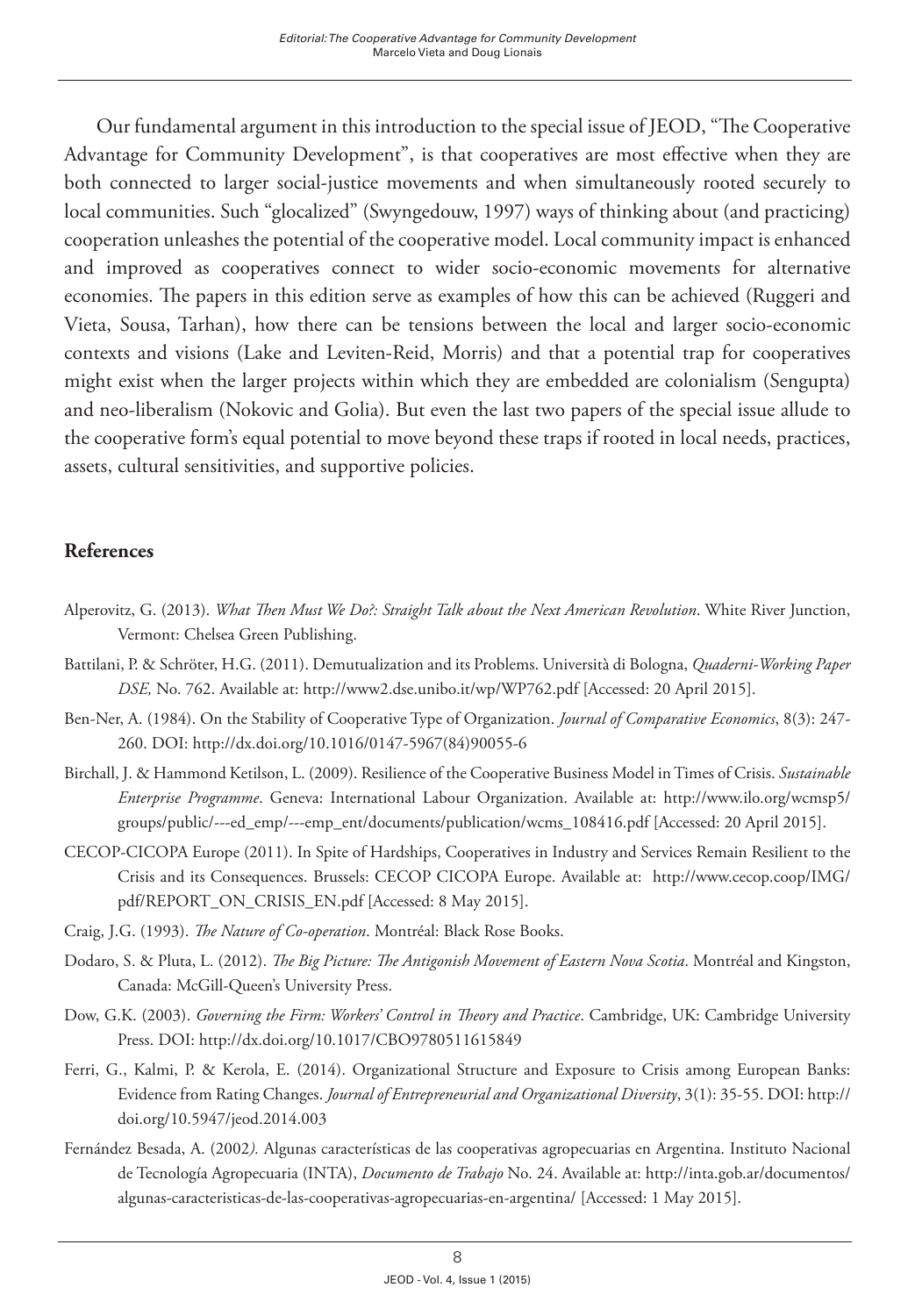- Fulton, M., Girard, J.-P., Neudorf, E. & Reynolds, T. (2015). An Assessment Framework for Demutualization and Cooperative Conversions. Paper presented at the Annual Conference of the Canadian Association for Studies in Co-operation, *Capital Idea(s)!*, University of Ottawa, Ottawa, ON (June 2-4).
- Goglio, S. & Alexopoulos, Y. (2014). Editorial: Cooperative Banks at a Turning Point? *Journal of Entrepreneurial and Organizational Diversity*, 3(1): 1-8. DOI:<http://doi.org/10.5947/jeod.2014.001>
- Jensen, A. (2011). *Insolvency, employee rights, and employee buy-outs: A strategy for restructuring*. Unpublished PhD dissertation, University of Sydney, Sydney, Australia.
- Jones, D.C. & Kalmi, P. (2013). Cooperative Enterprise. In Zamagni, S. & Bruni, L. (Eds.), *Handbook on the Economics of Philanthropy, Reciprocity and Social Enterprise*. Cheltenham, UK: Edward Elgar Publishing, pp. 85-93. DOI: <http://dx.doi.org/10.4337/9781849804745.00016>
- Lemzeri, Y. (2014). Did the Extent of Hybridization Better Enable Cooperative Banking Groups to Face the Financial Crisis? *Journal of Entrepreneurial and Organizational Diversity*, 3(1): DOI: 57-85. [http://doi.org/10.5947/](http://doi.org/10.5947/jeod.2014.004) [jeod.2014.004](http://doi.org/10.5947/jeod.2014.004)
- Lionais, D. & Johnstone, H. (2009). Building the Social Economy Using the Innovative Potential of Place. In McMurtry, J.J. (Ed.), *Living Economics: Canadian Perspectives on the Social Economy, Co-operatives, and Community Economic Development*. Toronto: Emond Montgomery, pp. 105-128.
- MacPherson I. (2012). Cooperatives' Concern for the Community: From Members towards Local Communities' Interests. *Euricse Working Papers*, No. 46|13. DOI: <http://dx.doi.org/10.2139/ssrn.2196031>
- Majee, W. & Hoyt, A. (2011). Cooperatives and Community Development: A Perspective on the Use of Cooperatives in Development. *Journal of Community Practice*, 19(1): 48-61. DOI: [http://dx.doi.org/10.1080/10705422.201](http://dx.doi.org/10.1080/10705422.2011.550260) [1.550260](http://dx.doi.org/10.1080/10705422.2011.550260)
- Novkovic, S. (2006). Co-operative Business: The Role of Co-operative Principles and Values. *Journal of Co-Operative Studies*, 39(1): 5-15.
- Novkovic, S. (2008). Defining the Co-operative Difference. *Journal of Socio-Economics*, 37(6): 2168–2177. DOI: [http://](http://doi.org/10.1016/j.socec.2008.02.009) [doi.org/10.1016/j.socec.2008.02.009](http://doi.org/10.1016/j.socec.2008.02.009)
- Planning Commission of India (2008). *Kerala Development Report*. New Delhi: Government of India.
- Rosner, P.M. (1985). Theories of Cooperative Degeneration and the Experience of the Kibbutz. *Annals of Public and Cooperative Economics*, 56(4): 527-538. <http://dx.doi.org/10.1111/j.1467-8292.1985.tb01787.x>
- Salvatori, G. (2011). Cooperation in Trentino: Over 120 Years of Transformation. *Euricse Working Papers*, No. 22|11. DOI:<http://dx.doi.org/10.2139/ssrn.1950198>
- Sanchez Bajo, C. & Roelants, B. (2011). *Capital and the Debt Trap: Learning from Cooperatives in the Global Crisis*. Basingstoke, UK: Palgrave Macmillan. <http://dx.doi.org/10.1057/9780230308527>
- Spear, R. (2000). The Co-operative Advantage. *Annals of Public and Cooperative Economics*, 71(4): 507-523. DOI: [http://](http://doi.org/10.1111/1467-8292.00151) [doi.org/10.1111/1467-8292.00151](http://doi.org/10.1111/1467-8292.00151)
- Spear, R. (2010). Social Entrepreneurship and Social Movements. Paper presented at the Skoll Colloquium on Social Entrepreneurship, Oxford University (June). Available at: https://www.academia.edu/4183726/Social\_ Entrepreneurship\_and\_Social\_Movements [Accessed: 1 May 2015].
- Swyngedouw, E. (1997). Neither Global Nor Local ?: Glocalization and the Politics of Scale. In K. Cox (Ed.) *Spaces of Globalization: Reasserting the Power of the Local.* New York/London: Guilford/Longman, pp. 137-166.
- Vieta, M. (2015). The Italian Road to Creating Worker Cooperatives from Worker Buyouts: Italy's Worker-Recuperated Enterprises and the Legge Marcora Framework. *Euricse Working Paper*, No. 78|15.